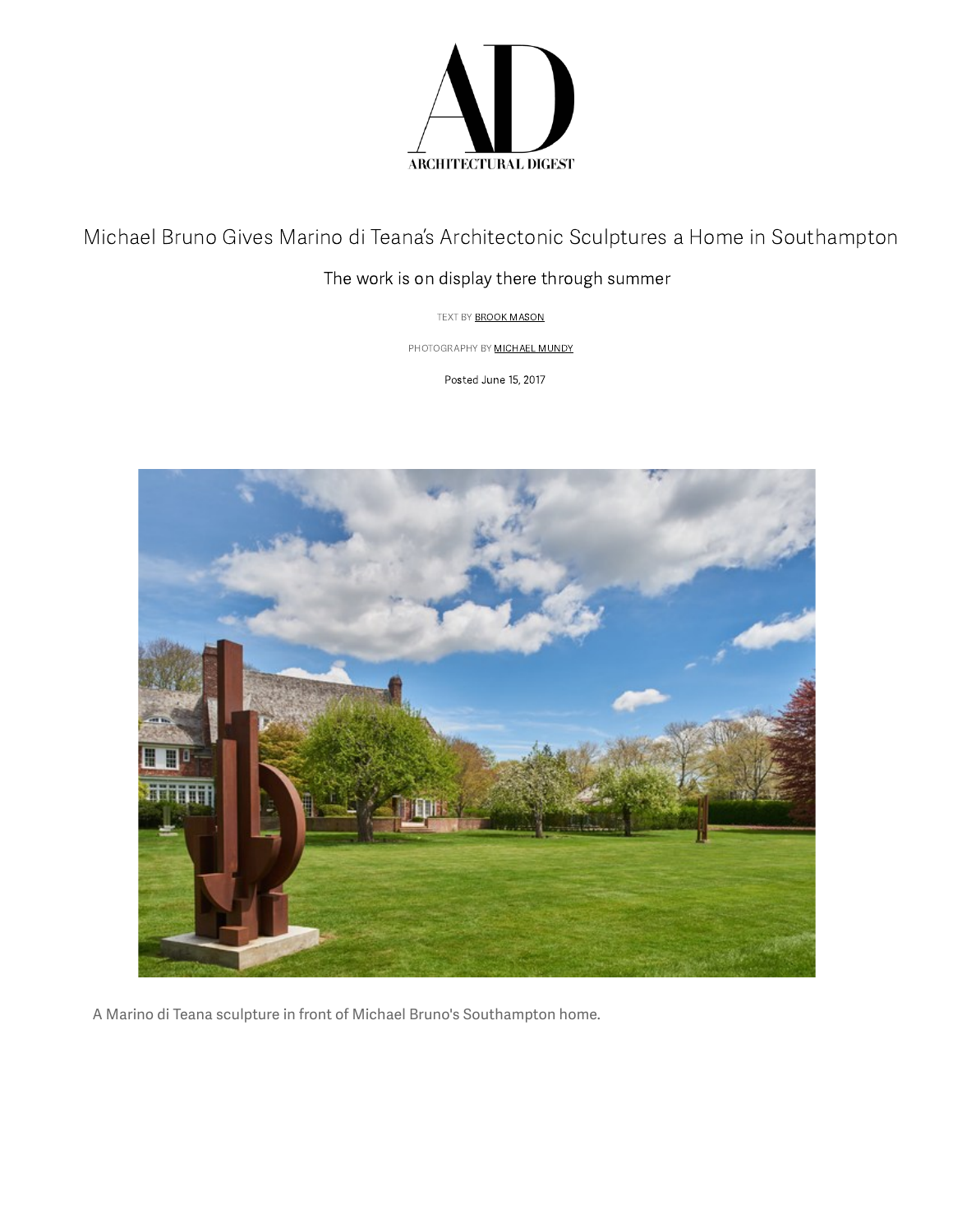Blue-chip sculpture steps from a summerhouse by the influential architect [Grosvenor Atterbury, set against the backdrop of the Southamp](http://www.architecturaldigest.com/story/martyn-lawrence-bullard-weekend-guide)ton shore, may sound like an aesthete's midsummer night's dream, but it's the real-life setting of a

[rare selling exhibition by the modern master Marino di Teana.](http://www.architecturaldigest.com/story/edith-wharton-and-napoleon-bonaparte-loved-these-italian-isles) On the verdant grounds of 1stdibs and Art-Design-Carta founder *Michael Bruno*'s Hamptons estate, noted Greenwich Village dealer Benoist F. [Drut of Maison](http://www.architecturaldigest.com/story/housepad-app) Gerard is staging *A Lifetime of Passion and Expression,* an alfresco show devoted to the late Italian architect and sculptor's Corten steel oeuvre. "Marino has long received acclaim for his small scale and monumental sculpture in Corten and steel and finally I have the perfect setting to stage his late work," says Drut. "The dialogue of art with nature is so compelling." On view chez Bruno are 18 examples ranging from 12-inch maquettes to monumental works.



The burnt hue of di Teana's Corten is offset by pristine green grounds.